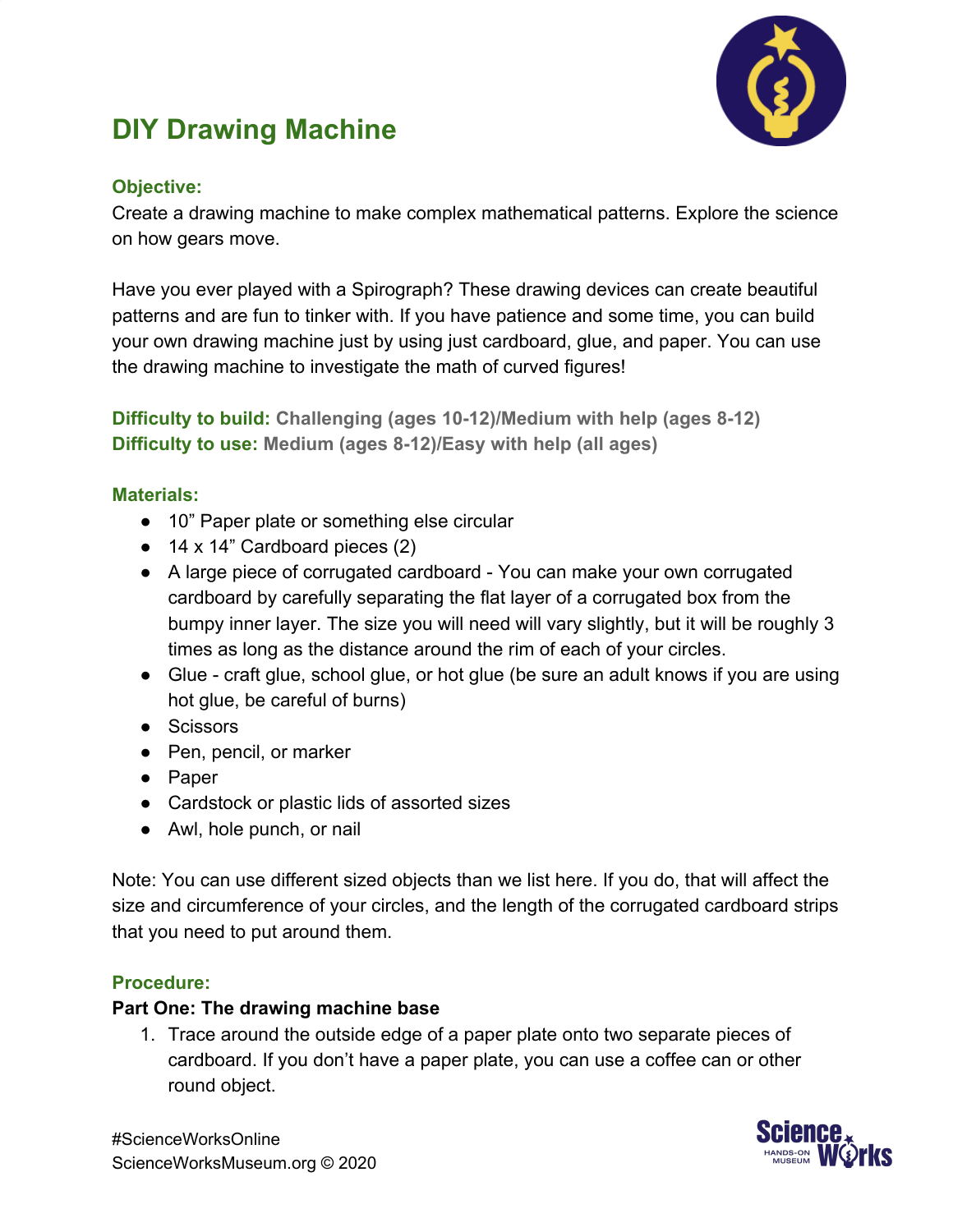- 2. Cut along the lines you traced so both pieces of cardboard wind up having a circular hole cut through them. These will form the inner ring of your drawing machine base.
- 3. Place the two pieces of cardboard with circular cutouts side-by-side, and spread glue on one of them. Then sandwich them together so the circular cutouts are aligned.
- 4. Cut a strip of corrugated cardboard long enough to encircle the inner cut out circle, and slightly higher (wider) than the height of the two pieces of cardboard that you glued together. The dimensions will vary depending on what you used to trace your circle onto the cardboard.
- 5. Glue the corrugated cardboard strip along the interior of the circular cut out so that the smooth side is attached to the cardboard template and the bumpy side points toward the middle of the circle, like the teeth of a gear.
- 6. If you used craft glue or school glue, you will need to let your project dry thoroughly. If you use hot glue, you will not need as much drying time. (Always be sure an adult knows you are using hot glue, and be careful, since it can cause severe burns).

### **Part Two: The drawing machine inner gear**

- 1. While your template is drying, you will make the additional parts of your drawing machine. Take a smaller square of cardboard, and an object with a circular surface that is smaller in diameter than the paper plate, or whatever you used to make the template for the inner ring.
- 2. Trace around the object, so you have a circle that has a smaller **circumference** (outside measurement) than the first two circles you drew and cut out. Cut out this circle.
- 3. Cut another strip of corrugated cardboard, long enough to go around the outside of this smaller circle. Glue it onto the edge of the circle, with the smooth side attached to the circle's edge and the bumpy side pointing out. Try different materials, and see what works best. Is it easier to cut out two circles and attach the corrugated cardboard between them, like an ice cream sandwich? We had the best luck using a large, screw-on plastic lid from a jar of mixed nuts, and

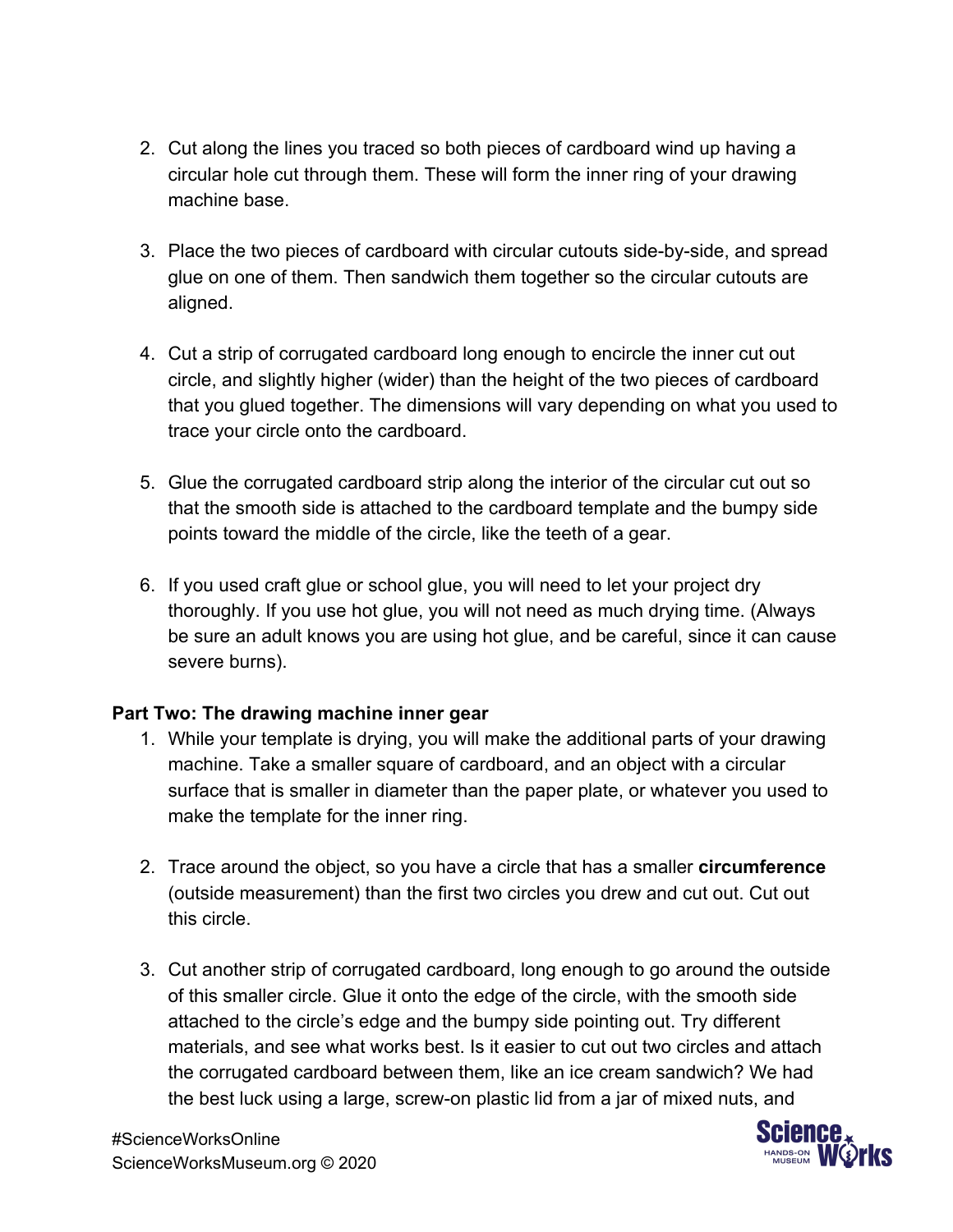attaching the corrugated cardboard to the outside rim. This will be your inner gear.

- 4. Poke a hole slightly off-center in the top of the inner gear. The hole will need to be big enough to fit the tip of a marker, pen or pencil through it. Experiment with the size until you are able to fit a writing instrument through the hole and make marks on paper underneath. This might take a few tries. Keep tinkering, and don't give up!
- 5. Tape a large piece of paper to the underside of your drawing machine base. You may want to tape or weight down your drawing machine base to the table.
- 6. Place the inner gear inside the inner ring on the drawing machine base. Put a pen, pencil, or marker into the hole in the top of the inner gear, and move it so the corrugated cardboard lines up with the corrugated cardboard on the interior of the drawing machine base circle template (like the teeth of a gear).
- 7. Use one hand to hold your writing implement steady, while using the other hand to move the smaller circle around the inside of the larger circle template. What do you notice happening on the paper?
- 8. Keep tracing your smaller circle around and around the larger circle template, until you have created a geometric design. Then you can use different colored markers or pencils and trace around the template again, making even more complex patterns.

### **Explore More:**

- Try making holes at different points on your smaller circle or lid. When you put the pencil or marker through different holes, how does that change the patterns you make?
- Try using different sizes of lids or cardboard circles to make your inner gear. How do different sizes of inner gears affect the design?
- Try cutting your inner gears in different shapes. What will happen if you cut the inner gear in an oval shape? Will it work if the inner gear is a triangle or a pentagon?

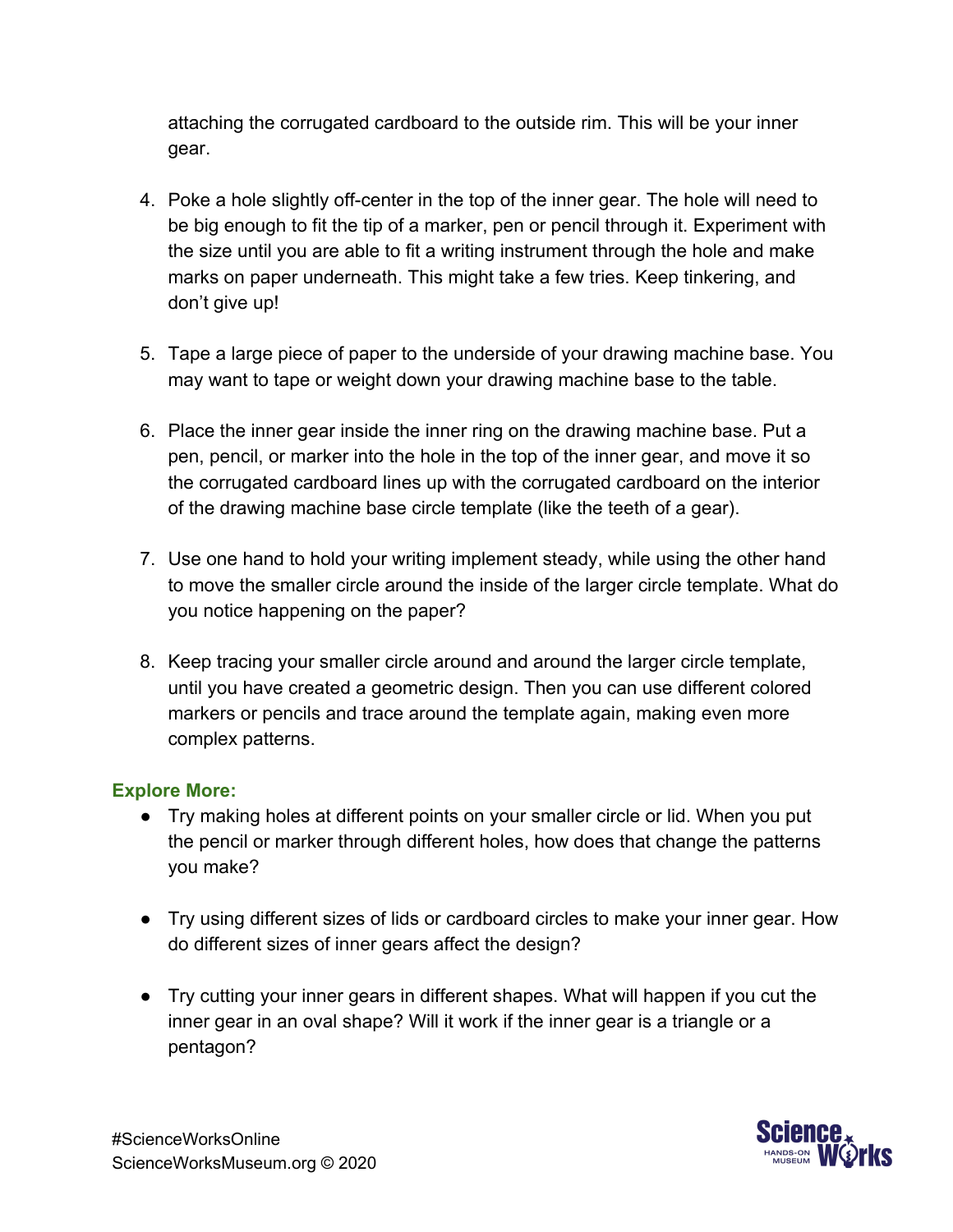- Can you design a drawing machine that would let you roll the gear on the *outside* rim of a larger cut-out circle?
- What do you notice about the finished patterns? How are they different? How are they the same?
- If you make ring bases for your drawing machine in different sizes, then if you change the size, you are making the ring base a **variable**. If you change the **circumference** of the ring base, how will that affect the number of bumps on the corrugated cardboard lining? How will it affect the gear traveling inside the ring?
- You can try making different sized ring bases with different amounts of corrugated cardboard lining them. The corrugated cardboard acts like the teeth of a gear. Try using different sizes of ring bases, and see how the smaller gear moves when it traces them, and how it changes the patterns it makes.

#### **What's the Math?**

A **variable** is a value that can change. Your drawing machine has two variables:

- 1.The **radius** of the small gear
- 2.The distance of the point of your pen/pencil/marker from the edge of the small gear

The radius of a circle is the distance from the center of the circle to any point on the circle (think of the spokes on a bicycle wheel). Imagine we could take a circle and straighten it out into a line. The measurement of that line would be the circle's circumference, or the distance around its edge.

The radius of the ring template cut into your drawing machine base isn't a variable, because it isn't changing. But you can create inner gears with different radii (the plural of radius), and you can make holes in different places on your small gear, to try placing your pen/marker or pencil at different points.

Increasing and/or decreasing the value of any one of these variables affects the results achieved by the tools.

If you make different sizes of inner gears, their circumferences will be different. The number of teeth (bumpy corrugated cardboard edges) will also change. A larger inner gear traveling along the machine base ring will cover the distance in fewer rotations before it comes to its starting point.



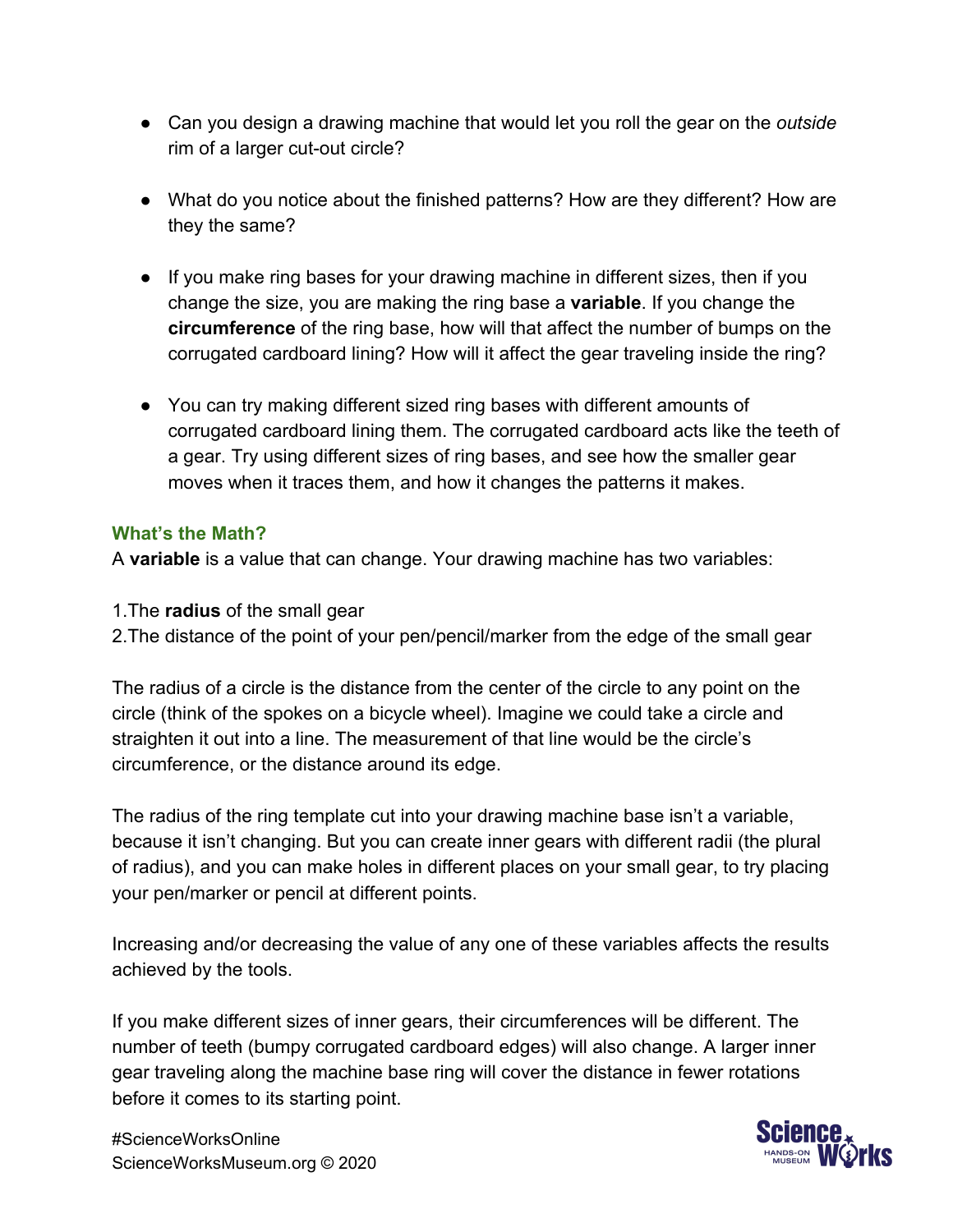We can do this as an investigation. Make three different sizes of inner gears. Count the teeth (bumpy edges) on the outside edge of each one.

Now, put a writing instrument into a hole made slightly off center in the smallest inner gear. Trace it along the inner ring of the drawing machine base. How many rotations will the gear make before it gets all the way around the ring?

Now try the same thing with the middle sized gear. Finally, try with the largest gear. What do you notice? How does this change the patterns you make?

Larger gears have a bigger circumference, so they require more corrugated cardboard. This makes more bumpy teeth.

Because bigger gears have a greater circumference, they can cover more distance in a single rotation when they trace the inner ring. Changing the inner gear's radius will change the number of points in the design that you make on the paper.

Can you design an investigation to see how making different holes for the writing instrument will affect your patterns? What do you think will happen? Make a prediction, and then try it.

**Trigonometry** is advanced math that gets into the formulas of these special curves. For now, it's fun just to experiment with changing variables and see how this affects the curves and the patterns they can make, but here are some basic trigonometry terms that relate to our drawing machines.

**Roulettes** are special types of curves that are made when one curve is rotated around another by a fixed point.

Think about when you put your marker or pen into the hole in the smaller gear of your drawing machine. That is the fixed point. As you roll the smaller gear around the inside of the larger circle, the path that the smaller gear takes makes special roulettes called **hypotrochoids**. The drawing machine you made creates these kinds of curves. If you were to create a drawing machine that allows the small gear to roll on the outside of a larger circle, you can create types of curves called **epitrochoids**.

One famous type of trochoid is called a **cycloid**. This is the curve drawn by a point on the rim of a wheel as it rolls along the ground. Galileo studied these curves and named